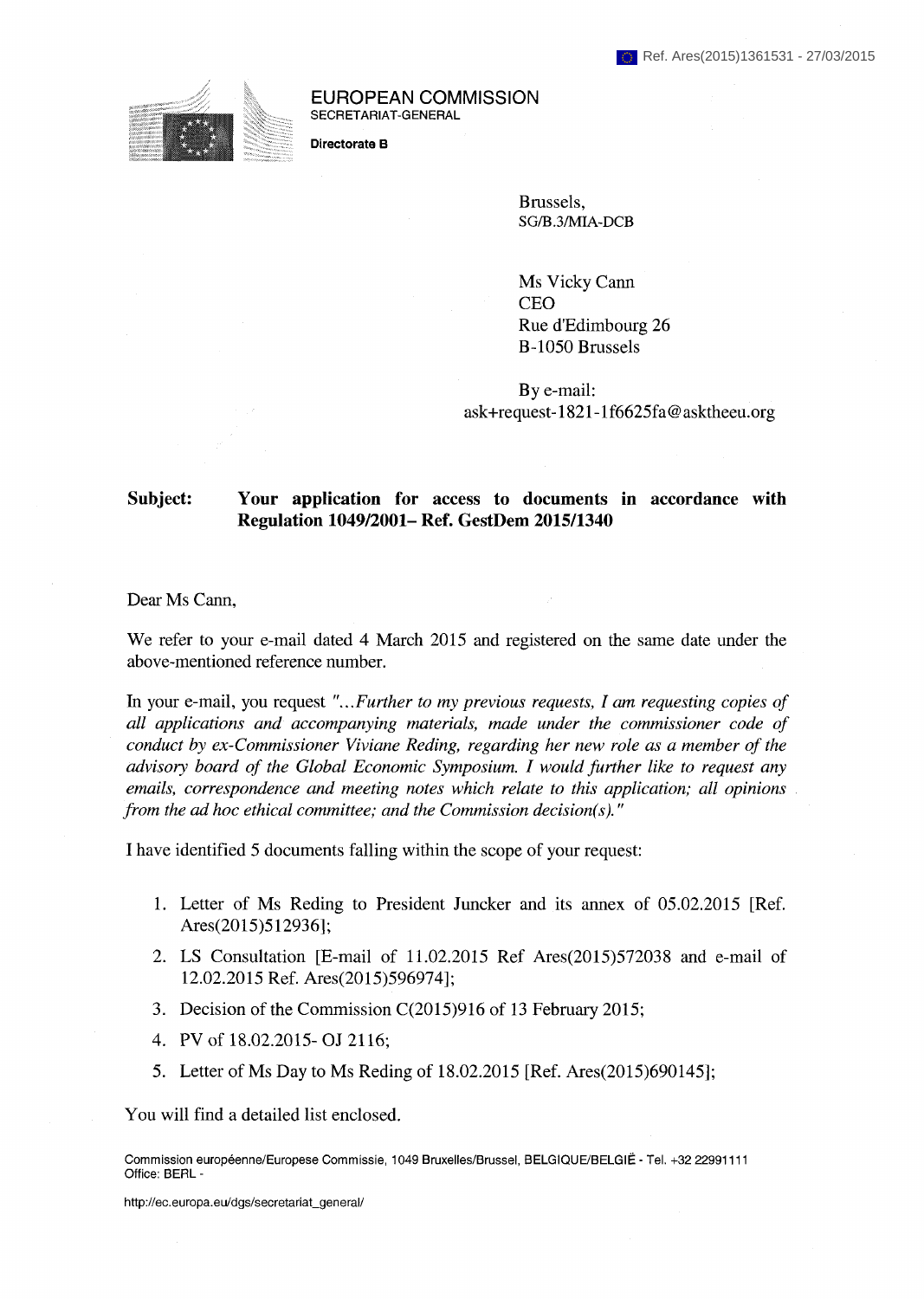## **1. PUBLIC DOCUMENTS**

Document n<sup>o</sup> 4 contains the extracts of the minutes of the Commission meeting in which the decisions on Ms Reding post-mandate activity was adopted. Please note that the minutes are already available to the public and therefore a copy is not enclosed.

## **2. CONCLUSIONS UNDER REGULATION 1049/2001**

Following the examination of your request and of the documents concerned, I am pleased to grant you:

- Full access to documents  $n^{\circ}1$ , 3 and 5 and to the draft decisions attached to document n° 2.
- Partial access to the cover e-mails accompanying the draft decisions in document n <sup>0</sup>2.

You will find copies enclosed.

Please note that the document attached to documents  $n^{\circ}$  5 corresponds to document  $n^{\circ}$  3.

The reasons for the refusal of the deleted parts of the above-mentioned document are set out below.

The deleted parts in the accompanying e-mails to document n° 2 contain the names and the e-mail addresses of the Commission's officials in charge of the file and for obvious reasons this is personal data covered by the exception provided for in Article 4 (1) (b) of Regulation 1049/2001. Disclosing this information would reveal personal data and may undermine the privacy of the concerned Commission officials.

In its judgment in the *Bavarian Lager* case<sup>1</sup>, the Court of Justice ruled that when a request is made for access to documents containing personal data, Regulation (EC) No.  $45/2001<sup>2</sup>$  (hereinafter the 'Data Protection Regulation') becomes fully applicable.

The concerned documents contain elements which undoubtedly constitute personal data in the meaning of Article 2(a) of Regulation (EC) No 45/2001, as they reveal information about an identified or an identifiable person. According to Article 8(b) of the Data Protection Regulation, which is fully applicable in this case, personal data shall only be transferred to recipients if the recipient establishes the necessity of having the data transferred and if there is no reason to assume that the data subject's legitimate interests might be prejudiced. $3$  Those two conditions are cumulative.<sup>4</sup>

 $\mathbf{1}$ Judgment of the Court of Justice of 29 June 2010, Case C-28/08P, European Commission v The Bavarian Lager Co. Ltd.

<sup>&</sup>lt;sup>2</sup> Regulation (EC) No  $45/2001$  of the European Parliament and of the Council of 18 December 2000 on the protection of individuals with regard to the processing of personal data by the Community institutions and bodies and on the free movement of such data, Official Journal L 8 of 12.1.2001

<sup>&</sup>lt;sup>3</sup> Cf. Judgment of the Court of 20 May 2003 in joined cases C-465/00, C-138/01 and C-139/01, preliminary rulings in proceedings between Rechnungshof and Österreichischer Rundfunk, paragraph 73.